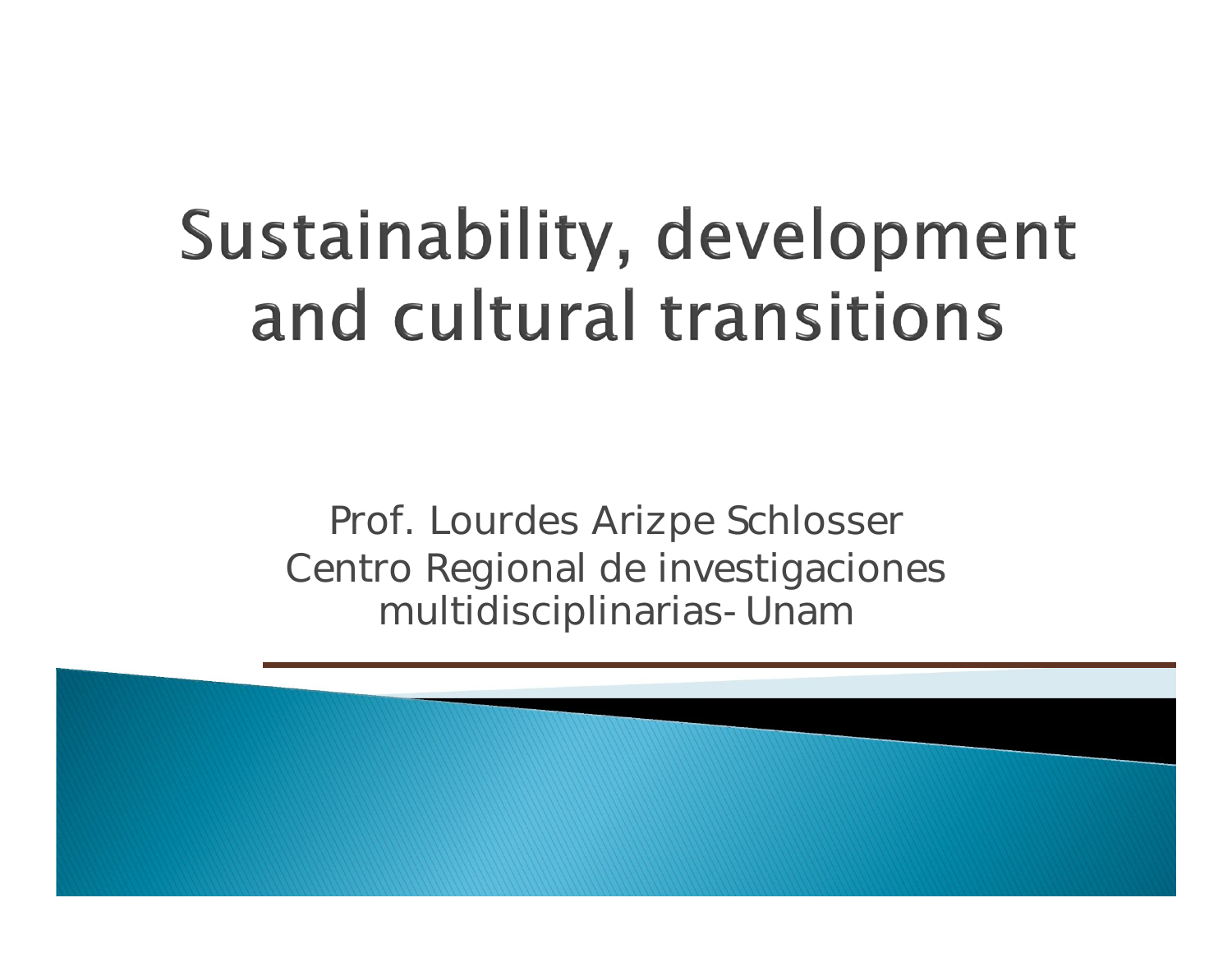### Population growth and development

- ▶ Population growth is a central development issue because population growth today occurs mainly in the South. Growth rates have now stabilized and will reach a level approximately 10 billion people in this century. **Population, natural resources and opportunities for development are very unevenly distributed around the world.**
- ▶ Only a few authors, i.e. Bierbaum et al (2007), have proposed targeted policies for population planning as part of the climate policies and sustainability. Migrations, cultural transitions and other population flows such as refugees and tourism may change the global distribution of goods and opportunities.
- At present, population policies are driven by their desirability for managing population growth for development rather than by their intrinsic links to climate change and environmental sustainability.

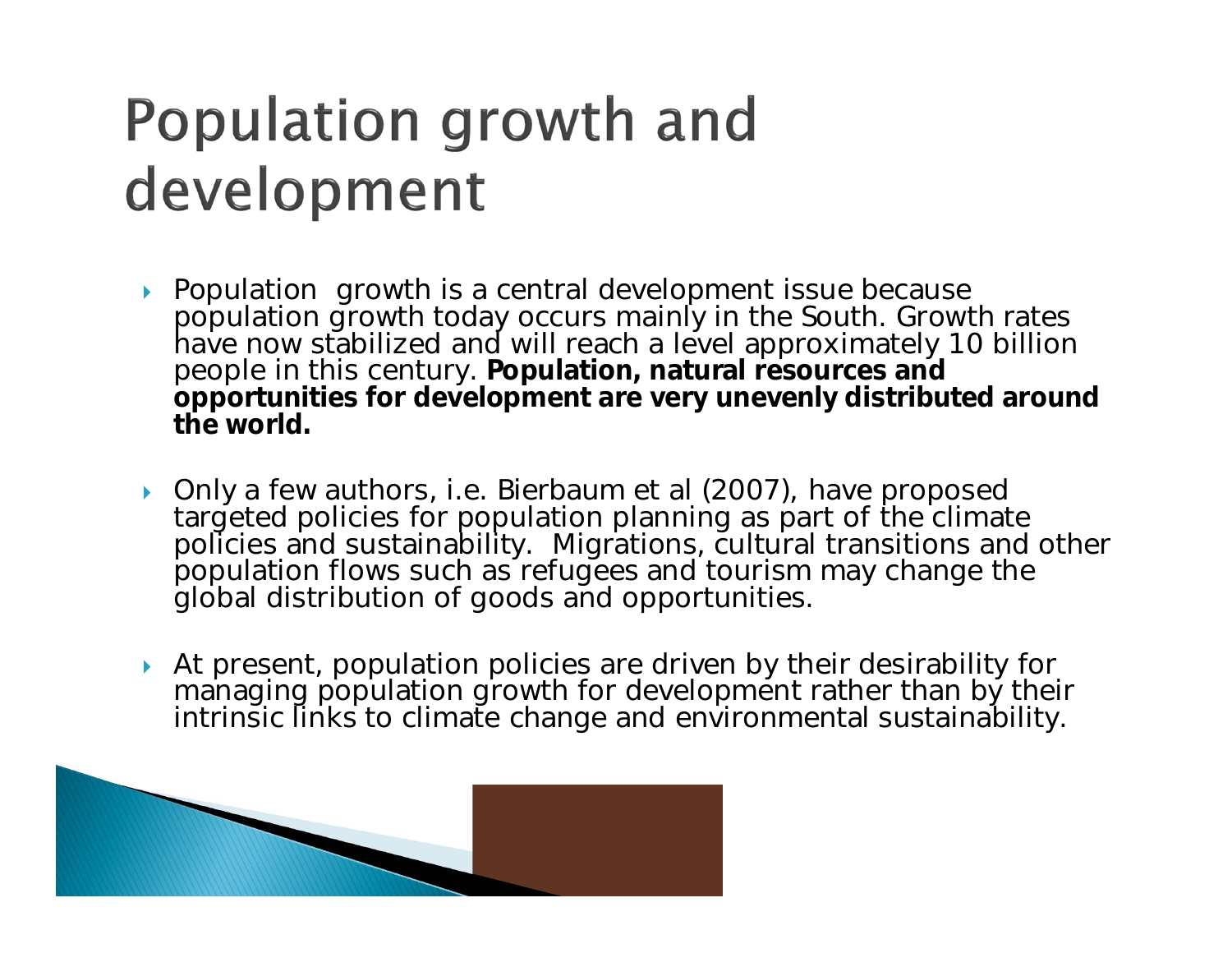### **Climate change and development** as separate policy concerns

- ▶ The Kyoto Protocol and other agreements separate climate policy and development as two different processes. It is more cost effective to re-orient the growth process in the developing world towards de-carbonization than to reconstruct the existing infrastructure in the OECD countries.
- A comprehensive approach is needed, linking responsibility and funding from the location of investment. **Elaborating a new development perspective is urgent, focusing on de-carbonizing the economy without endangering the growth process.**

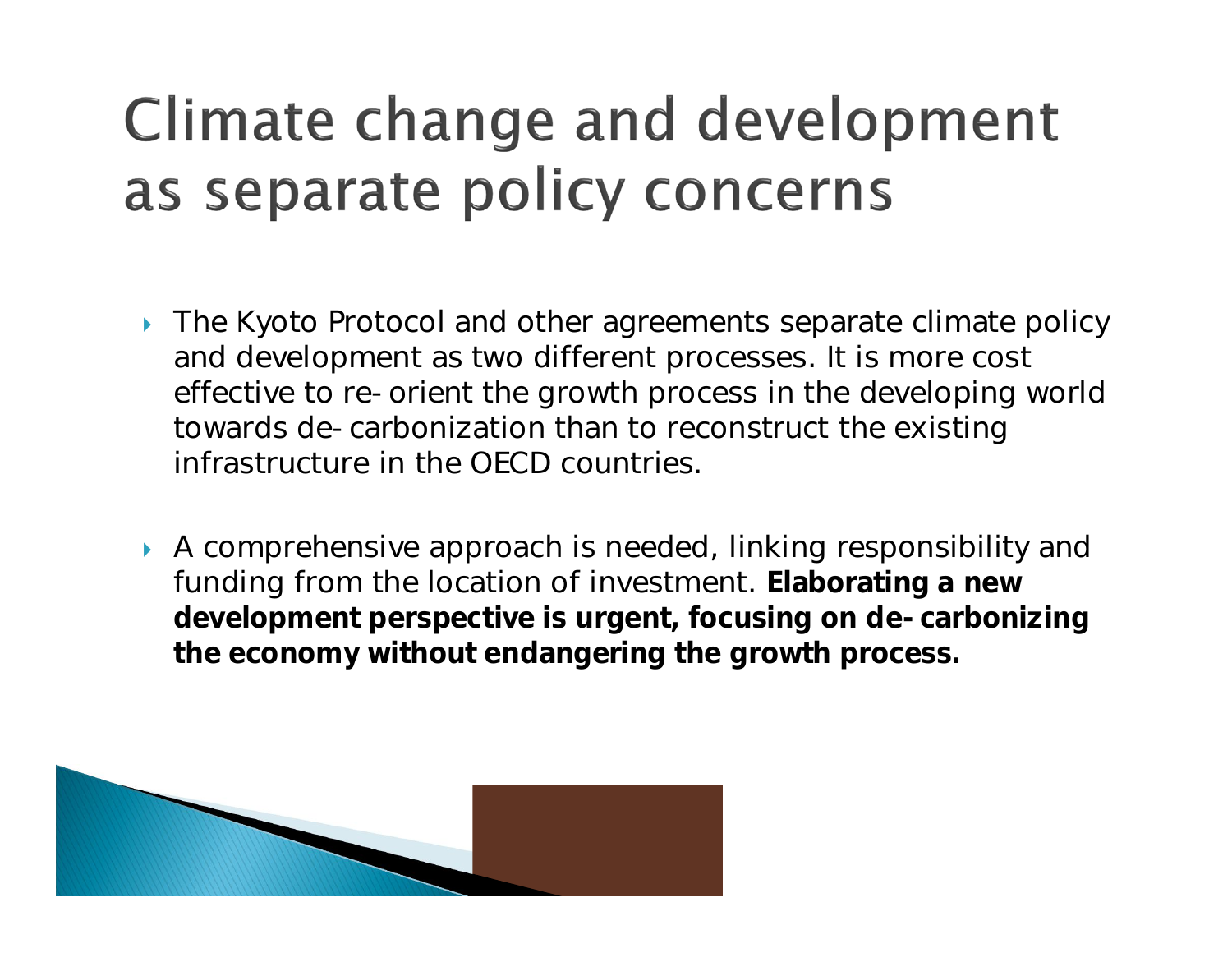### **Sustainable Development:** only one process.

- The new perception of economic development as a global responsibility has now been recognized in climate agreements.
- Article 2 of the UNFCCC explicitly aims at achieving: "…stabilization of greenhouse gas concentrations … within a time-frame sufficient to allow ecosystems to adapt naturally to climate change,… and **to enable economic development to proceed in a sustainable manner**."

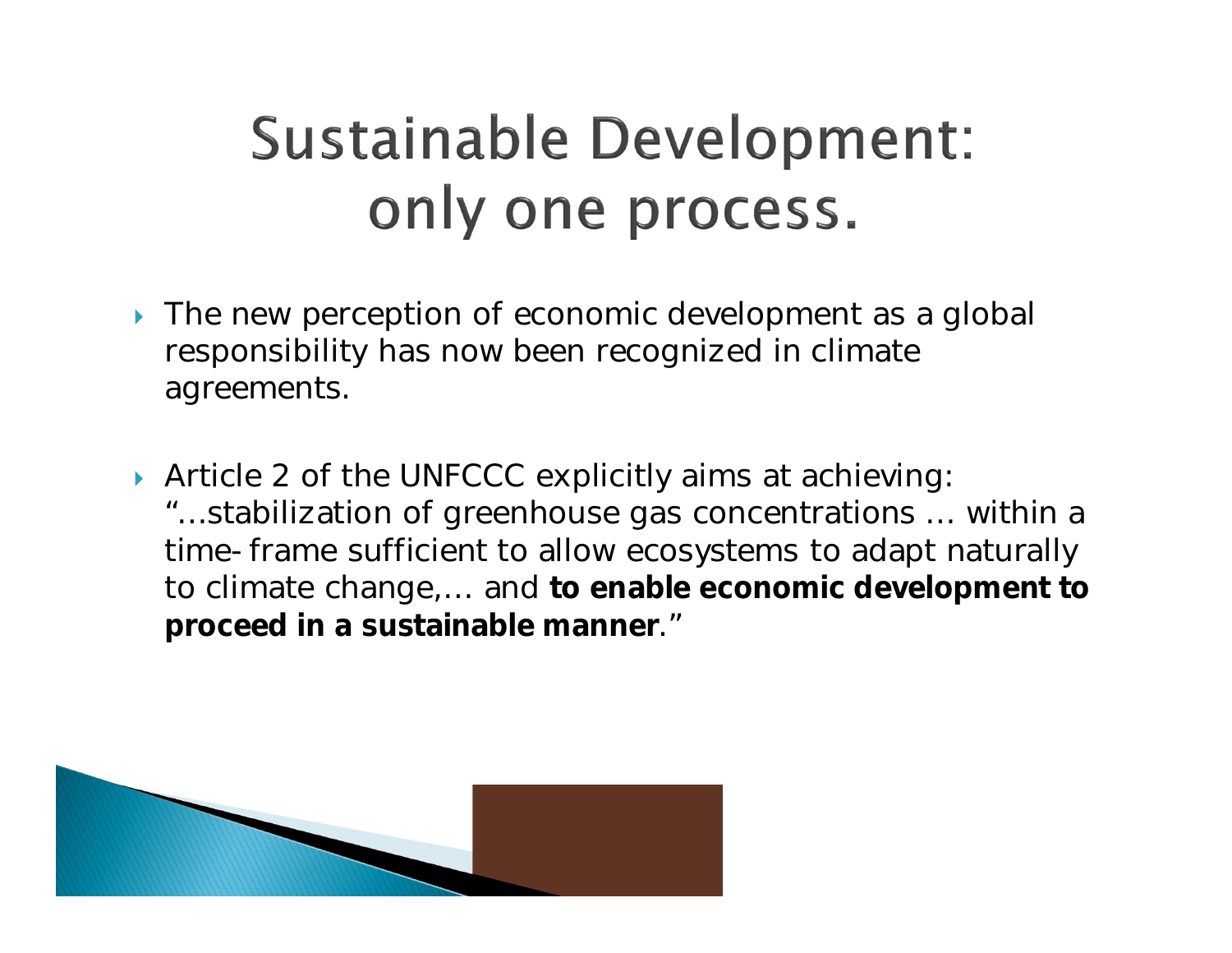# Why do Civilizations collapse?

- $\blacktriangleright$  History provides many examples of great civilizations that collapsed or gradually disappeared (Diamond, 2009). In many cases, civilizations collapse because the elite, or the supporting classes do not recognize the danger of given situations, or **are unable to change the political and econonomic interactions in their societies so as to prevent or stop .**
- **Such interactions are frequently related to the ecological basis of survival of that society. (Maya, Easter Island)**

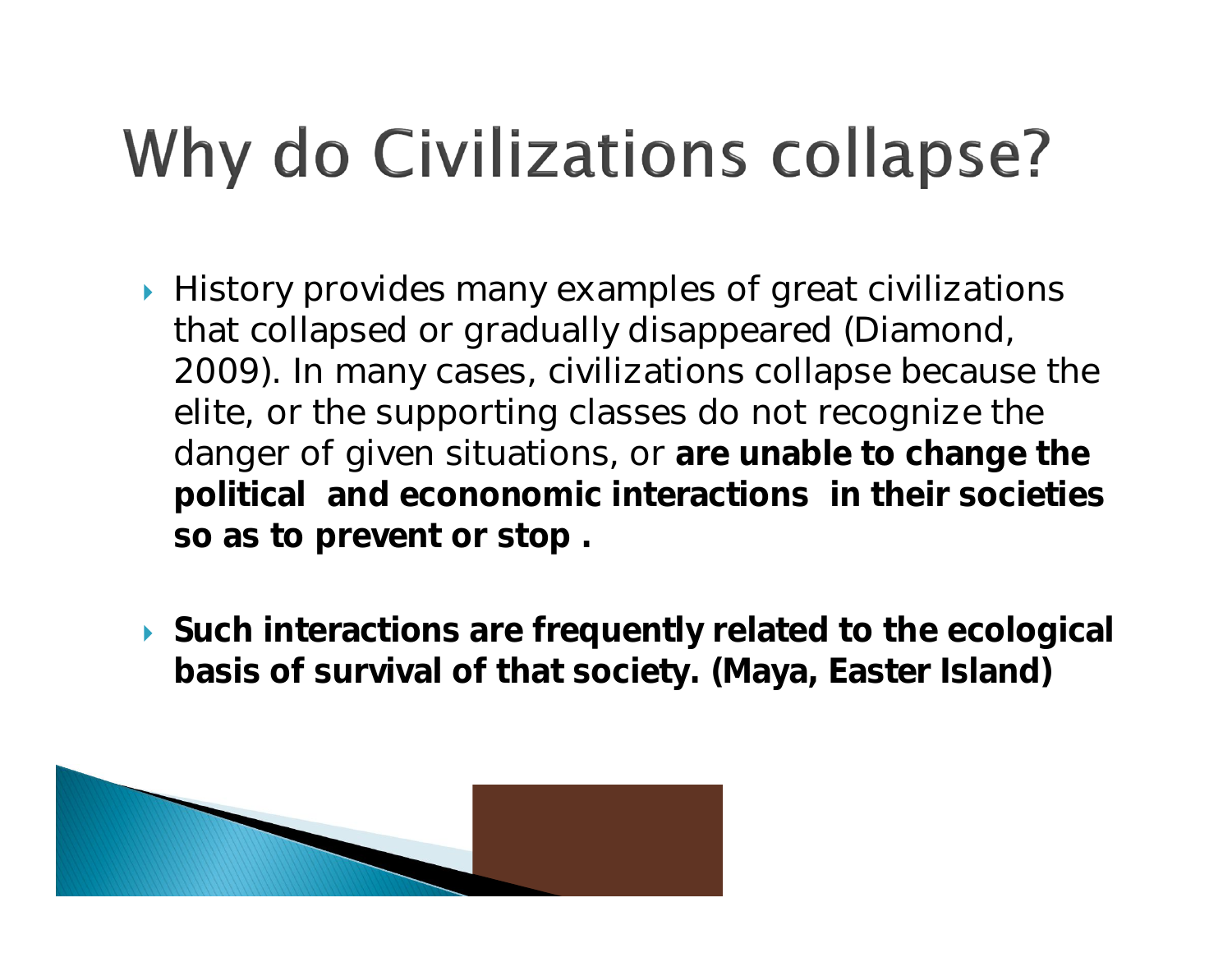### The New Frontiers of Being Human

- Culture, language, feelings and understanding of experience are shared by humans, animals, plants and other living beings.
- "Sentient" beings have capacities to create languages, communicate in collective groups, forecast events, transmit and produce learning and exchanging feelings with other sentient beings.
- **Meaning is the basic process through which all sentient** beings satisfy their needs and those of others.
- Communication of needs and wants is possible among all sentient beings of their own groups but of other groups as well.

**MARCON**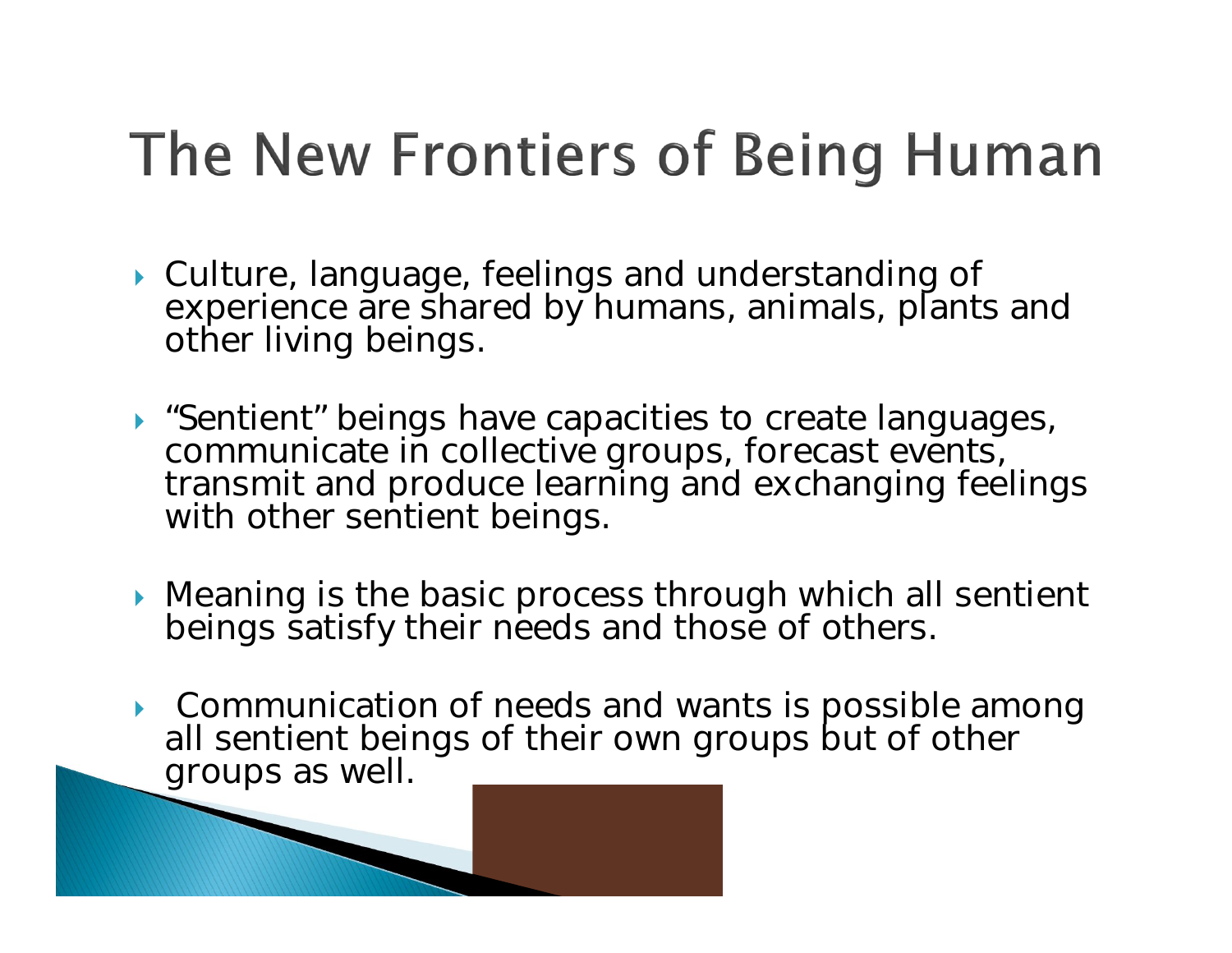### **Uneven Transitions**

- Sustainability is a transition consisting of very many uneven, local and global events. Cultural globalization proceeds in the same manner, shaped by political choices, social relations, cultural allegiances and the information and communication technologies.
- Increased communications are opening up extraordinary possibilities but also new risks for creating, exchanging and disseminating knowledge as well as for learning.

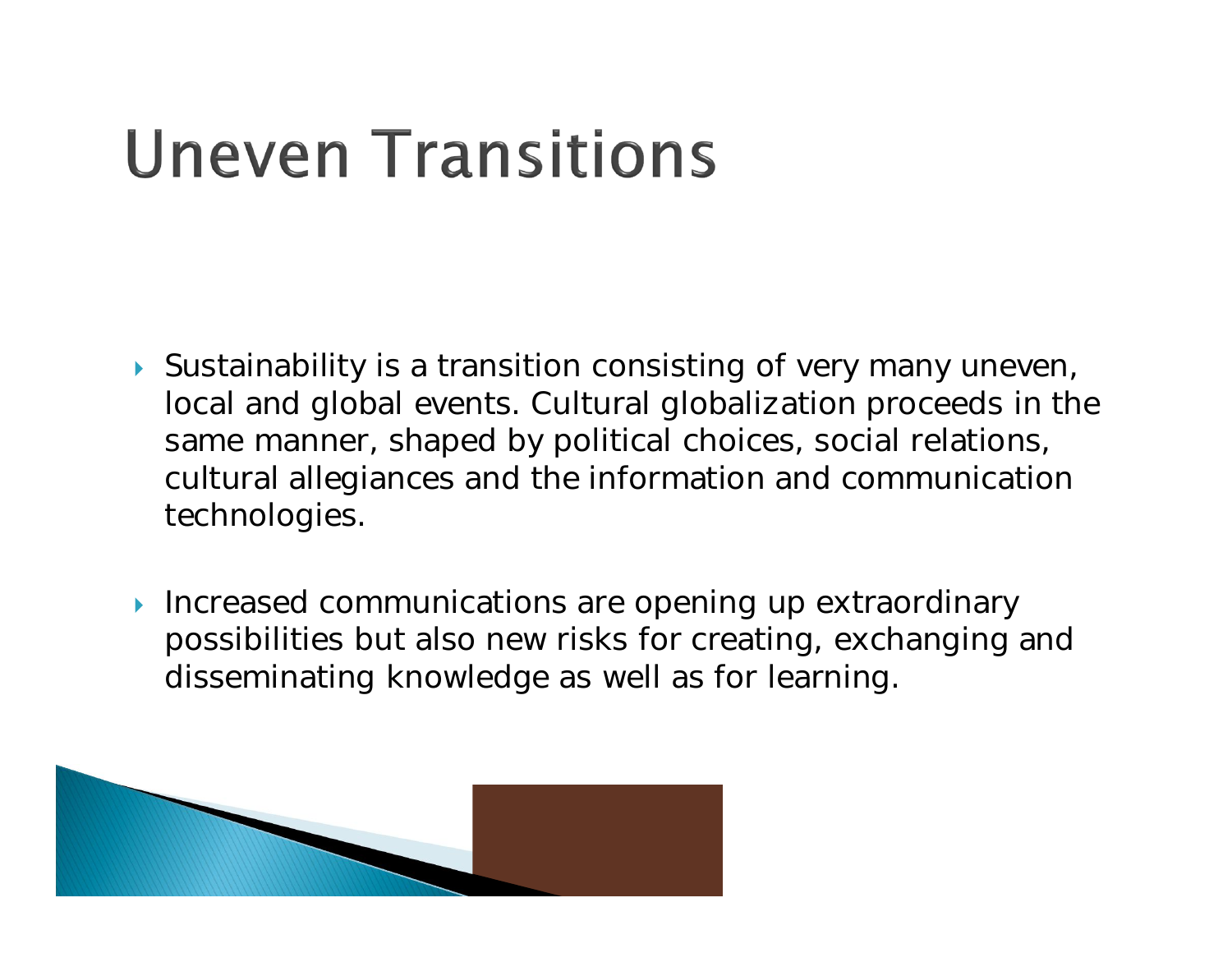#### **Tranforming Anthropogenic Activities**

- Transforming anthropogenic activities in the context of the environment is not just a question of culture but of the systemic characteristics of cultural belonging, reciprocity and responsibility that human beings need to make sense of their lives.
- ▶ These integrative social practices cannot be reintroduced into society through fragmentary economic and political strategies.

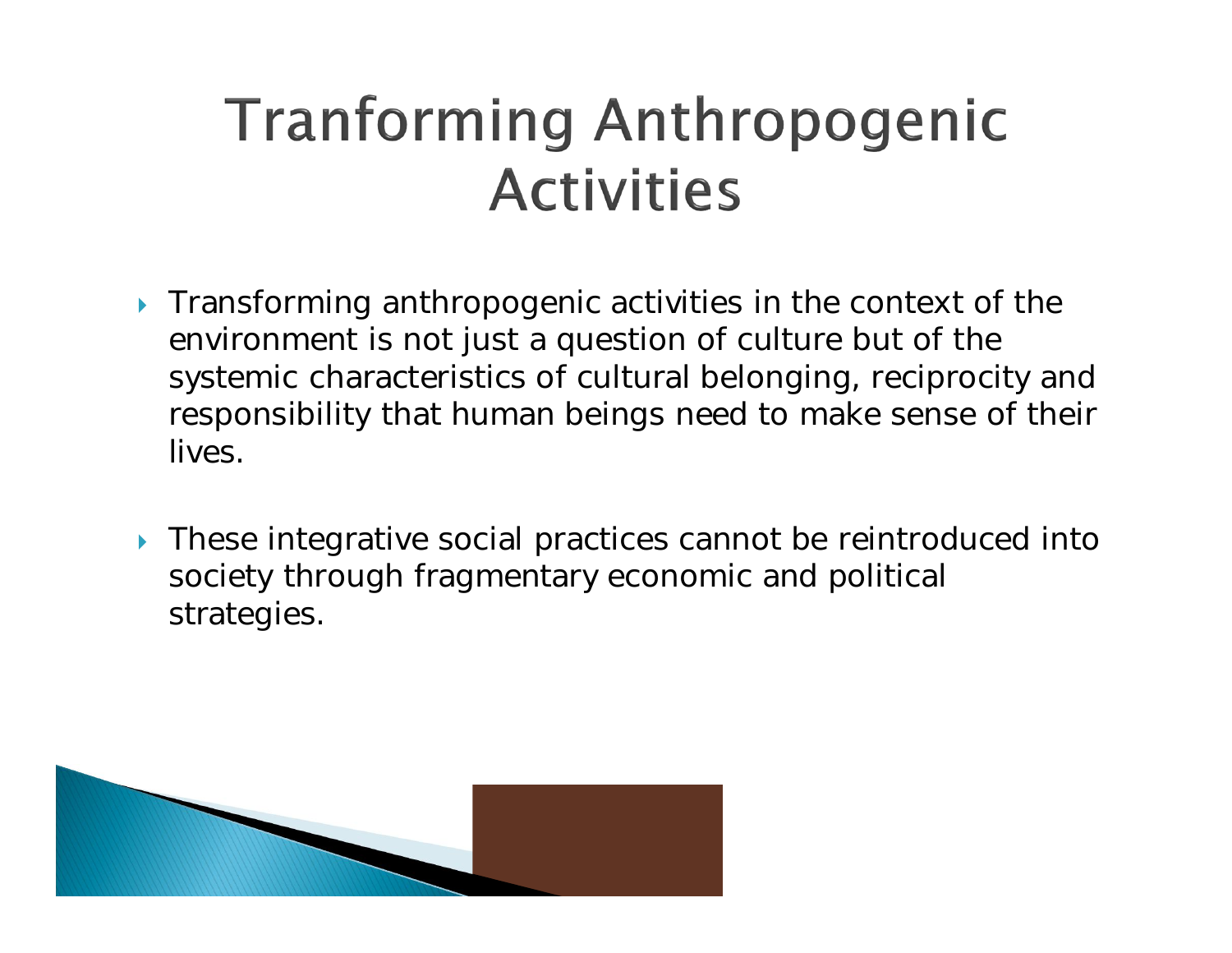### Descola: A world of relations

- **That which exists outside our bodies and in interface with it** presents us with a finite ensemble of qualities and relations which we humans may or may not choose to activate.
- Different cultural systems thus direct local practices of relations to others, human and non-human, which give a distintive style as to the claim of reciprocity, predatory appropriation, disinterested gifts, protection, production and so on.

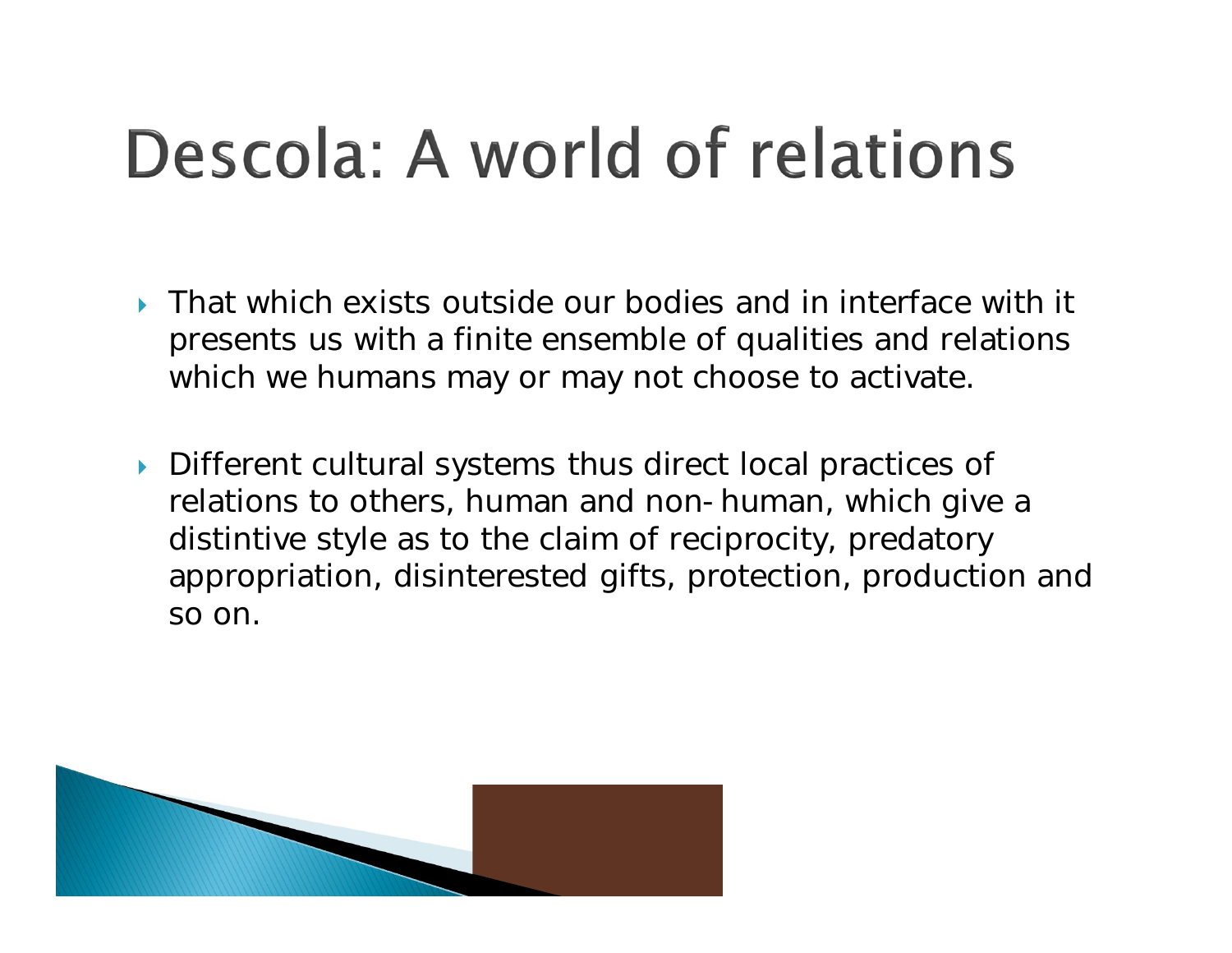## Convergence of knowledge

- ▶ Human beings must now recognize themselves not as external observers or stewards of a natural world but as part of the open journey of that natural world itself.
- ▶ The pathways of a transition to sustainability, cannot be defined fully in advance; they have to be produced at an uneven pace, at many scales and in different geospatial localities.

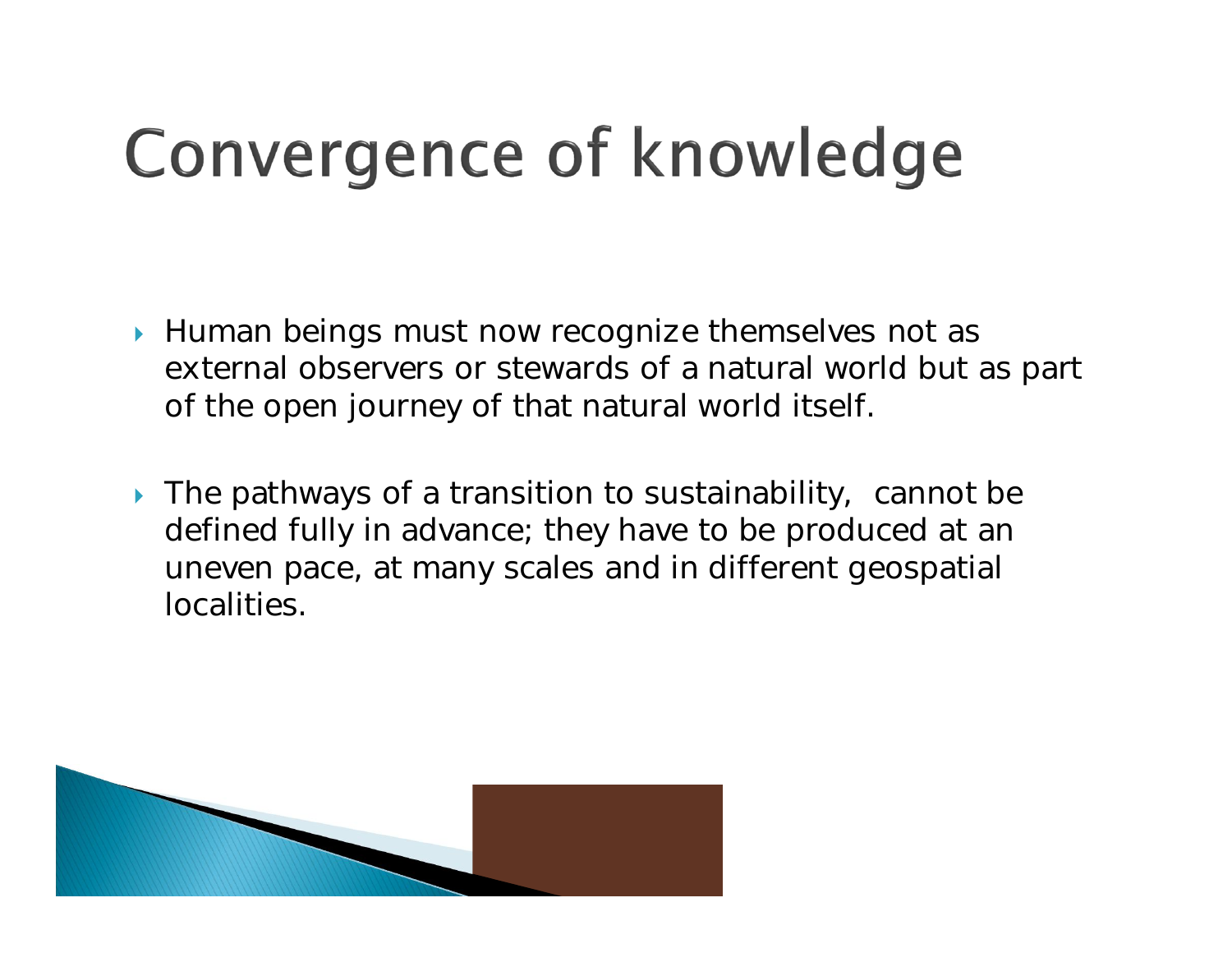# **Building Compatible Systems**

▶ The parallel with the ancient knowledge of many non-Western cultures, of contemporary Oriental religions and of shamanistic practices is increasingly being acknowledged.

▶ Not all cultural transitions are compatible. It is necessary to identify the nature of their eco-social systems, to establish typologies of such systems and to build new adapative forms of acknowledging rights and responsibilities.